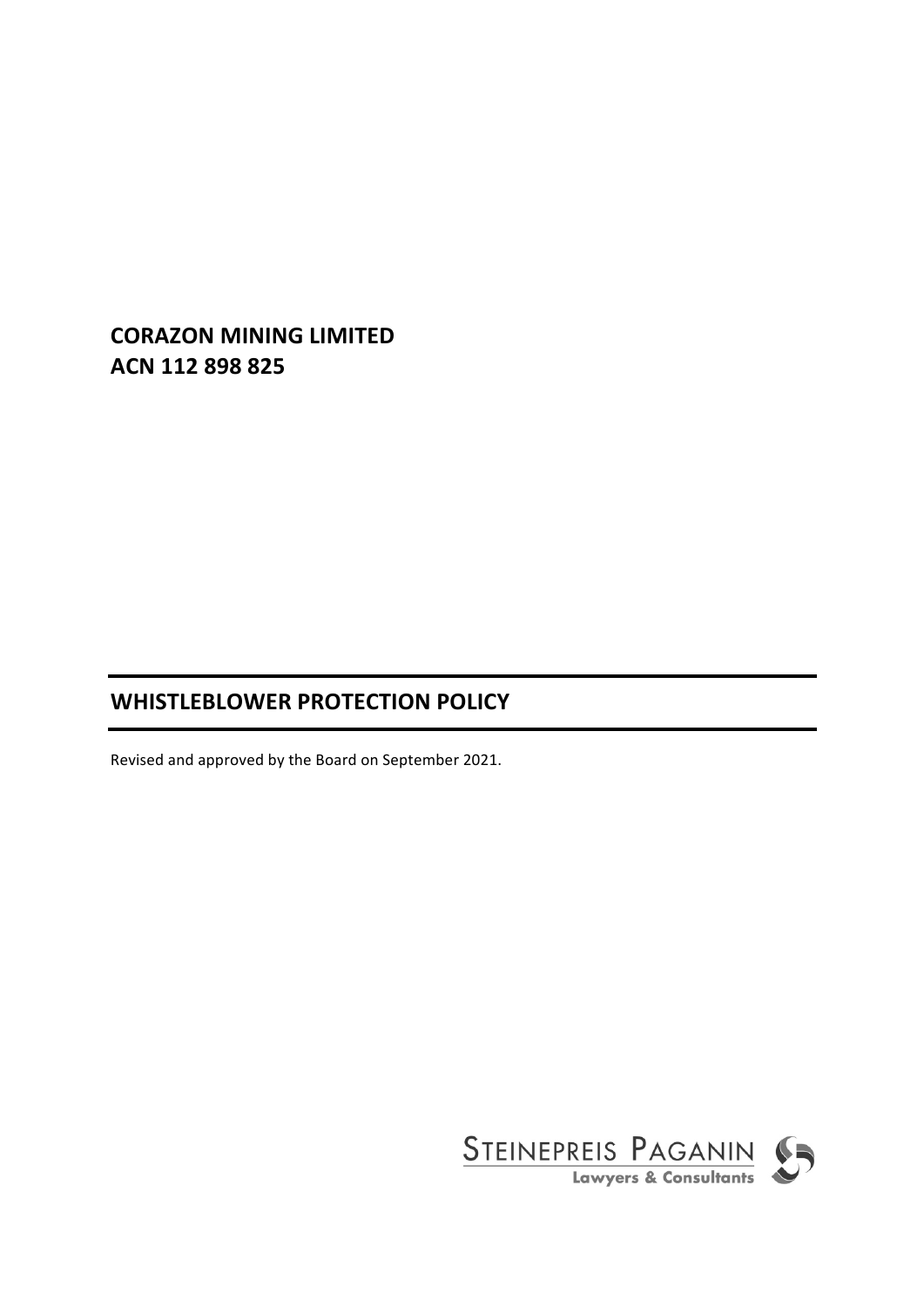# **TABLE OF CONTENTS**

| 1.                                                                        |     |  |  |  |  |  |
|---------------------------------------------------------------------------|-----|--|--|--|--|--|
| 2.                                                                        |     |  |  |  |  |  |
| 3.                                                                        |     |  |  |  |  |  |
| 4.                                                                        |     |  |  |  |  |  |
| 5.                                                                        |     |  |  |  |  |  |
| 6.                                                                        |     |  |  |  |  |  |
|                                                                           | 6.1 |  |  |  |  |  |
|                                                                           | 6.2 |  |  |  |  |  |
|                                                                           | 6.3 |  |  |  |  |  |
|                                                                           | 6.4 |  |  |  |  |  |
| 7.                                                                        |     |  |  |  |  |  |
| ANNEXURE 1 - SUMMARY OF PROTECTIONS UNDER THE CORPORATIONS ACT            |     |  |  |  |  |  |
| ANNEXURE 2 - SUMMARY OF PROTECTIONS UNDER THE TAXATION ADMINISTRATION ACT |     |  |  |  |  |  |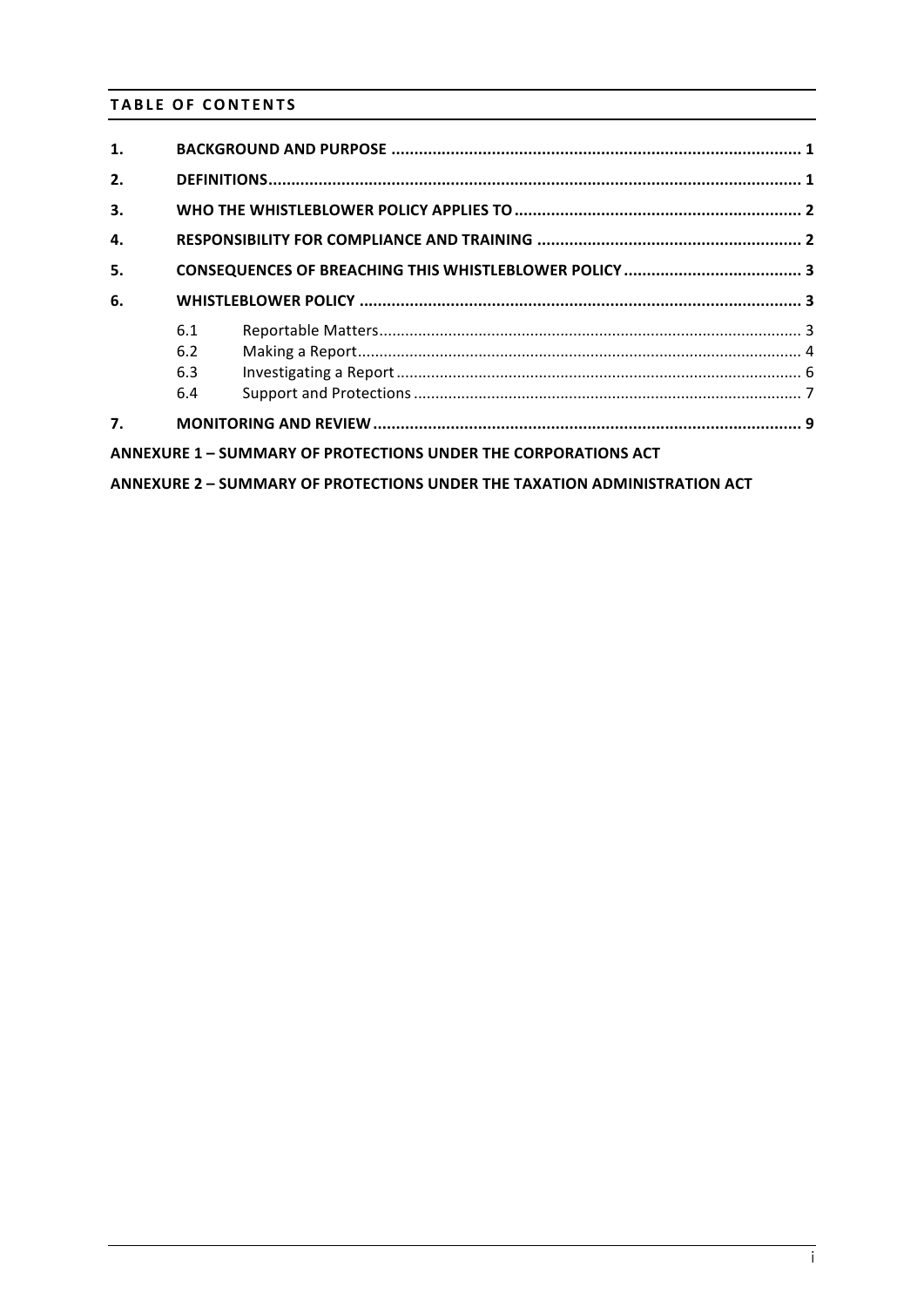# **1. BACKGROUND AND PURPOSE**

Corazon Mining Limited (ACN 112 898 825) (Company) is committed to conducting all of its business activities fairly, honestly with integrity, and in compliance with all applicable laws, rules and regulations. Its board, management and employees are dedicated to high ethical standards and recognise and support the Company's commitment to compliance with these standards.

The Company has adopted this Whistleblower Policy to:

- (a) encourage and support people to feel confident to speak up safely and securely if they become aware of wrong-doing or illegal or improper conduct within the Company;
- (b) provide information and guidance on how to report such conduct, how reports will be handled and investigated in a timely manner and the support and protections available if a report is made;
- (c) set out the responsibilities of the Company and its management in upholding the Company's commitment to reporting any illegal, unethical or improper conduct; and
- (d) promote ethical behaviour and a culture of speaking up to deter wrong-doing.

This Whistleblower Policy is in compliance with the ASX Corporate Governance Principles and Recommendations –  $4<sup>th</sup>$  Edition as well as industry standards and the Company's legal and regulatory obligations.

This Whistleblower Policy applies globally. To the extent that laws and regulations in any country are more rigorous or restrictive than this Whistleblower Policy, those laws and regulations should be followed by any subsidiary operating in that country. Where a country has specific whistleblower laws which are less rigorous than this Whistleblower Policy, this Whistleblower Policy prevails. The Company may, from time to time, provide country-specific directions for subsidiaries operating in countries outside of Australia.

In this Whistleblower Policy, references to the Company includes references to the Company and all of its subsidiaries.

### **2. DEFINITIONS**

In this Whistleblower Policy, the following words or phrases mean the following:

**AFP** means the Australian Federal Police.

APRA means the Australian Prudential Regulation Authority.

ASIC means the Australian Securities and Investments Commission.

**Commissioner** means the Commissioner of Taxation.

**Corporations Act** means the *Corporations Act 2001* (Cth).

**Discloser** means a person disclosing a Reportable Matter under this Whistleblower Policy and includes an individual who is, or has been, one of the following in relation to the entity: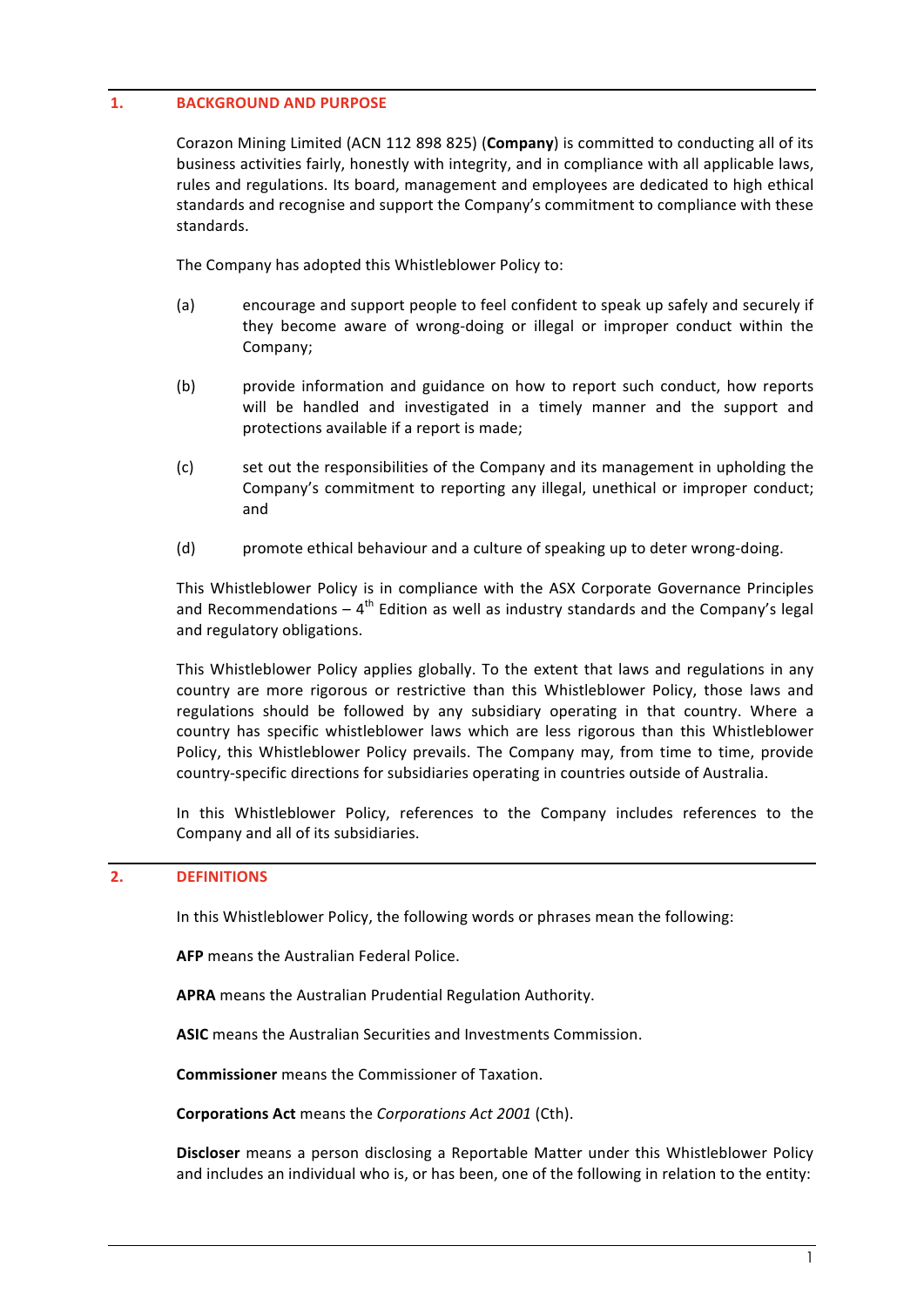- (a) an officer or employee of the Company (and includes current and former employees who are permanent, part-time, fixed term or temporary, interns, secondees, managers and directors);
- (b) a supplier of services or goods to the entity (whether paid or unpaid), including their employees (and includes current and former contractors, consultants, service providers and business partners);
- (c) an associate of the Company,

or a relative or dependant of one of the above (or of their spouse).

**Personnel** means all persons (whether authorised or unauthorised) acting on behalf of the Company at all levels, including officers, directors, temporary staff, contractors, consultants and employees of the Company, as the context requires.

**Recipient** has the meaning set out in clause 6.2(a).

**Reportable Matter** has the meaning set out in clause 6.1.

Taxation Act means the *Taxation Administration Act 1953* (Cth).

### **3. WHO THE WHISTLEBLOWER POLICY APPLIES TO**

- (a) The Company requires all Personnel to comply with this Whistleblower Policy and any applicable whistleblower laws and regulations, including the provisions under the Corporations Act and Taxation Act.
- (b) The Whistleblower Policy applies to all Disclosers of Reportable Matters. However, additional disclosures may be protected under other legislation.

### **4. RESPONSIBILITY FOR COMPLIANCE AND TRAINING**

- (a) The Company's board of directors (**Board**) is responsible for the overall administration of this Whistleblower Policy. The Board will monitor the implementation of this Whistleblower Policy and will review on an ongoing basis its suitability and effectiveness. Internal control systems and procedures will be audited regularly to ensure that they are effective in minimising the risk of noncompliance with this Whistleblower Policy.
- (b) The Board will appoint a Whistleblower Protection Officer who will be responsible for:
	- (i) protecting Disclosers and applying this Whistleblower Policy;
	- (ii) monitoring the effectiveness of relevant policies and reporting to the Board accordingly; and
	- (iii) ensuring compliance with whistleblower training and programs.
- (c) The Board may appoint a Whistleblower Investigating Officer who will be responsible for:
	- (i) investigating reports made under this Whistleblower Policy; and
	- (ii) reporting to the Board or a Committee of the Board.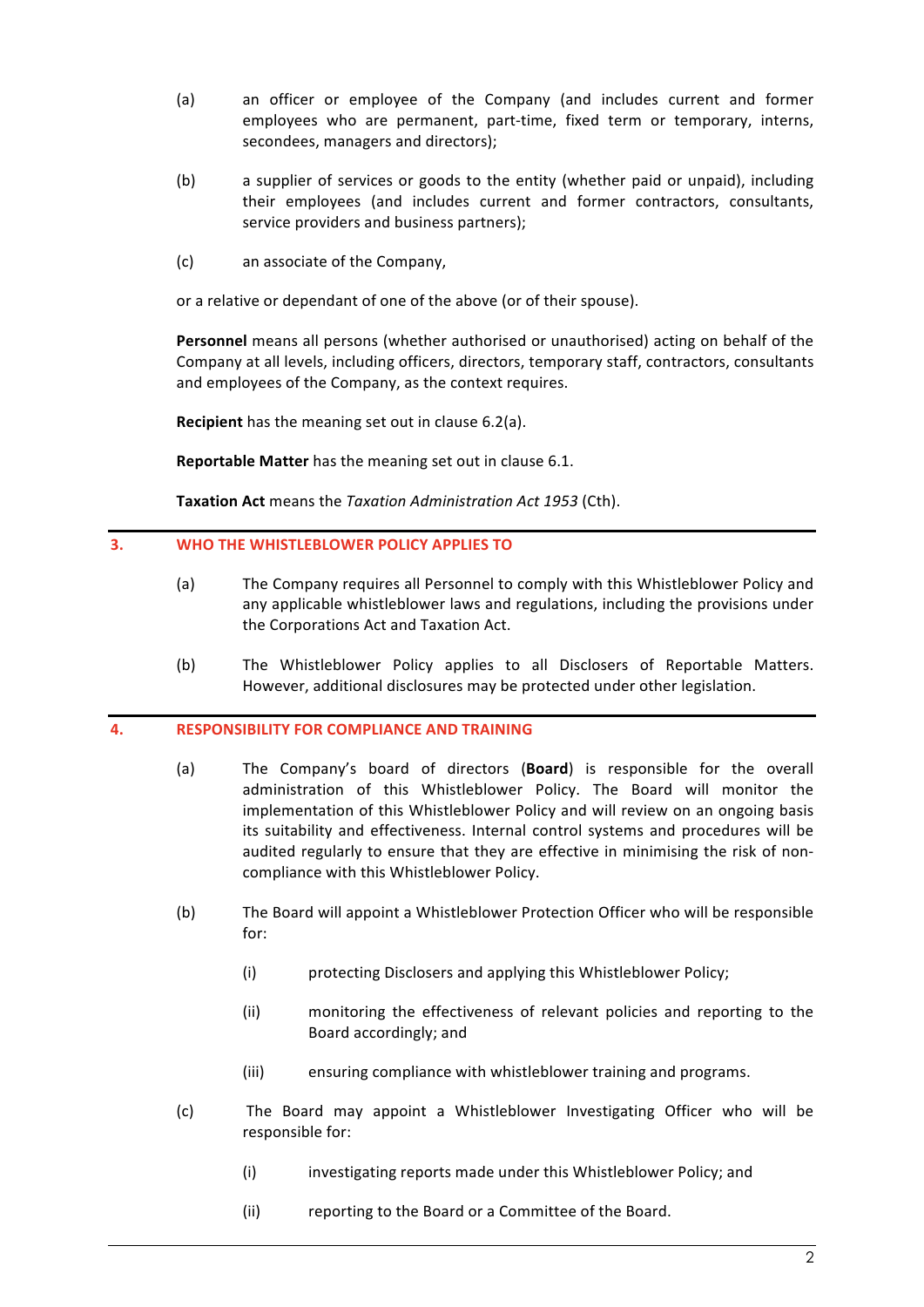- (d) In addition to the Board and the Whistleblower Protection Officer, each of the Company's subsidiaries outside Australia may have designated executives responsible for monitoring and applying this Whistleblower Policy.
- (e) A copy of this Whistleblower Policy will be made available on the Company's website and in such other ways as will ensure the Whistleblower Policy is available to those wishing to use it.
- (f) All Personnel are required to understand and comply with this Whistleblower Policy and to follow the reporting requirements set out in this Whistleblower Policy. To this end, regular and appropriate training on how to comply with this Whistleblower Policy will be provided to all Personnel (including recipients and potential investigators and those with specific responsibility under this Whistleblower Policy) to ensure everyone is aware of their rights and obligations under this Whistleblower Policy and under applicable whistleblower laws. However, it is the responsibility of all Personnel to ensure that they read, understand and comply with this Whistleblower Policy.

### **5. CONSEQUENCES OF BREACHING THIS WHISTLEBLOWER POLICY**

- (a) A breach of this Whistleblower Policy may expose Personnel and the Company to damage, including but not limited to criminal and/or civil penalties, substantial fines, loss of business and reputational damage.
- (b) A breach of this Whistleblower Policy by Personnel will be regarded as a serious misconduct, leading to disciplinary action which may include termination of employment.

### **6. WHISTLEBLOWER POLICY**

### **6.1 Reportable Matters**

Personnel are encouraged to speak up and report Reportable Matters under this Whistleblower Policy to a Recipient listed in section 6.2(a).

| <b>What are Reportable Matters?</b>                                                                                                                                                                                                                                                                                                                                                          |                                                                                                                                                                                                                                                                                                                                                                                                                                                                                                                                                                                                                                                                                                                                   |  |  |  |  |  |
|----------------------------------------------------------------------------------------------------------------------------------------------------------------------------------------------------------------------------------------------------------------------------------------------------------------------------------------------------------------------------------------------|-----------------------------------------------------------------------------------------------------------------------------------------------------------------------------------------------------------------------------------------------------------------------------------------------------------------------------------------------------------------------------------------------------------------------------------------------------------------------------------------------------------------------------------------------------------------------------------------------------------------------------------------------------------------------------------------------------------------------------------|--|--|--|--|--|
| Reportable Matters involve any actual or<br>suspected misconduct or an improper<br>state of affairs in relation to the Company<br>or a related board corporate or an officer<br>or employee of the Company.<br>You must have reasonable grounds for<br>reporting such conduct but you should<br>(a)<br>speak up even if you are unsure if<br>something is a Reportable Matter.<br>(b)<br>(c) | Reportable Matters may or may not include a<br>breach of law or information that indicates a<br>danger to the public or to the financial<br>system.<br><b>Examples</b> of Reportable Matters include, but<br>are not limited to, conduct which:<br>is dishonest, fraudulent, corrupt or<br>involves bribery or any other activity in<br>breach of the Company's Anti-Bribery<br>and Anti-Corruption Policy;<br>is illegal (such as theft, dealing in or use<br>of illicit drugs, violence or threatened<br>violence and criminal damage to<br>property) or involves criminal conduct<br>or other breaches of law or regulatory<br>requirements;<br>is unethical or breaches any of the<br>Company's policies, charters or Code of |  |  |  |  |  |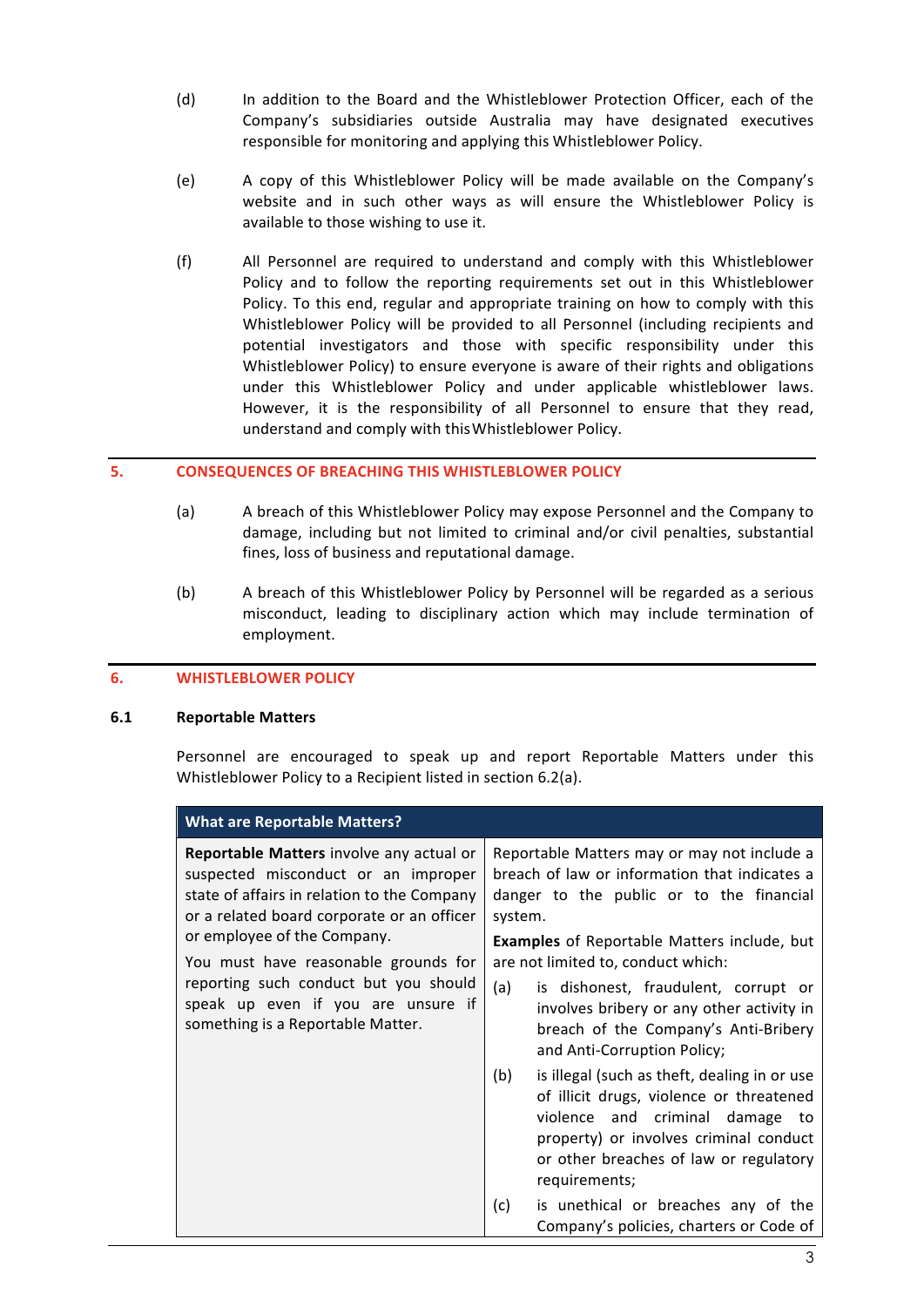|                                                                                                                                                                                                                                                                                                                                                                                                                                                                                                                                                                                                                                                                                                                                                                        |                                                                 | Conduct;                                                                                                                                                                                                                                                                                                                                                                                                                                                            |
|------------------------------------------------------------------------------------------------------------------------------------------------------------------------------------------------------------------------------------------------------------------------------------------------------------------------------------------------------------------------------------------------------------------------------------------------------------------------------------------------------------------------------------------------------------------------------------------------------------------------------------------------------------------------------------------------------------------------------------------------------------------------|-----------------------------------------------------------------|---------------------------------------------------------------------------------------------------------------------------------------------------------------------------------------------------------------------------------------------------------------------------------------------------------------------------------------------------------------------------------------------------------------------------------------------------------------------|
|                                                                                                                                                                                                                                                                                                                                                                                                                                                                                                                                                                                                                                                                                                                                                                        | (d)                                                             | is potentially harmful or damaging to<br>the Company, an employee or person,<br>such<br>unsafe<br>work<br>as<br>practices,<br>environmental damage or substantial<br>wasting of Company resources;                                                                                                                                                                                                                                                                  |
|                                                                                                                                                                                                                                                                                                                                                                                                                                                                                                                                                                                                                                                                                                                                                                        | (e)                                                             | may cause financial loss or damage in<br>any way to the Company's reputation<br>or be otherwise detrimental to the<br>Company's interest;                                                                                                                                                                                                                                                                                                                           |
|                                                                                                                                                                                                                                                                                                                                                                                                                                                                                                                                                                                                                                                                                                                                                                        | (f)                                                             | involves<br>actual<br>threatened<br>or<br>discrimination,<br>harassment,<br>victimisation or bullying, or any other<br>type of detrimental action (other than<br>disclosures<br>that<br>solely<br>relate<br>to<br>personal work-related grievances<br>as<br>defined in the Corporations Act); or                                                                                                                                                                    |
|                                                                                                                                                                                                                                                                                                                                                                                                                                                                                                                                                                                                                                                                                                                                                                        | (g)                                                             | amounts to an abuse of authority.                                                                                                                                                                                                                                                                                                                                                                                                                                   |
| Matters do<br>not generally<br>Reportable<br>include<br>work-related<br>personal                                                                                                                                                                                                                                                                                                                                                                                                                                                                                                                                                                                                                                                                                       | <b>Examples</b> of personal work-related grievances<br>include: |                                                                                                                                                                                                                                                                                                                                                                                                                                                                     |
| grievances.<br>Personal work-related<br>grievances<br>are<br>those that relate to current or former<br>employment and have, or tend to have,<br>implications for the Discloser personally<br>but do not have any other significant<br>implications for the Company (or any<br>other entity) or do not relate to conduct<br>or alleged conduct, about a Reportable<br>Matter.<br>Personnel can discuss personal work-<br>related grievances with their supervisor<br>or manager. Alternatively, Personnel may<br>wish to seek legal advice about their<br>rights and protections under employment<br>law and ways to resolve personal work-<br>related grievances.<br>However, in some cases, these grievances<br>may qualify for legal protection (see<br>Annexure 1). | (a)<br>(b)<br>(c)<br>(d)<br>(e)                                 | an interpersonal conflict between the<br>Discloser and another employee; and<br>a decision that does not involve a<br>breach of workplace laws;<br>a decision concerning the engagement,<br>transfer or promotion of the Discloser;<br>a decision concerning the terms and<br>conditions<br>of<br>engagement<br>of<br>the<br>Discloser; or<br>a decision to suspend or terminate the<br>engagement of the Discloser,<br>or<br>otherwise to discipline the Discloser |

# **6.2 Making a Report**

# (a) **Who to report to?**

The Company encourages reports of Reportable Matters to be made to any of the following recipients (as appropriate in the circumstances) (Recipients):

- (i) to the Whistleblower Protection Officer;
- (ii) to the relevant supervisor, senior manager or officer in the Company who makes, or participates in making, decisions that affect the whole, or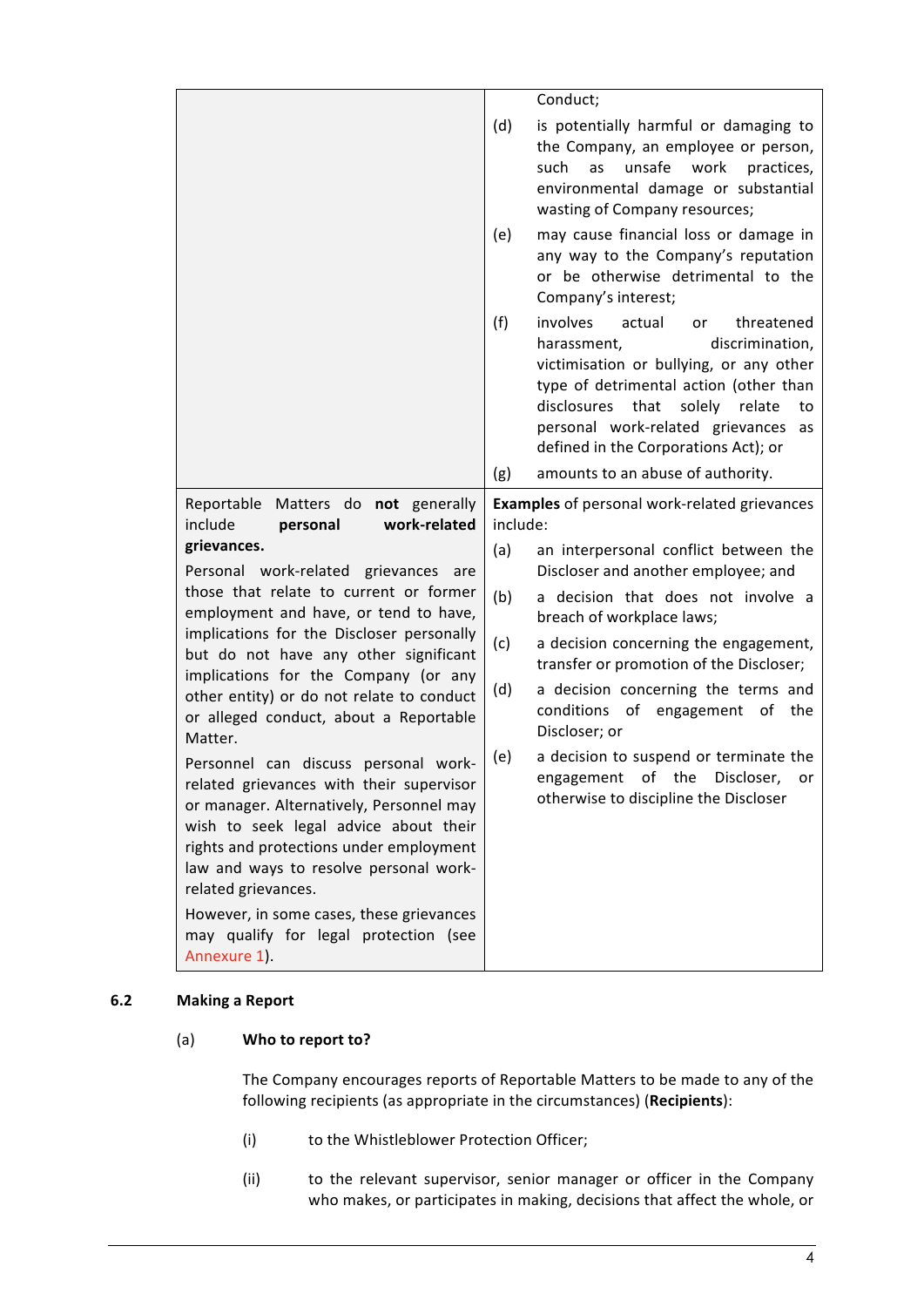a substantial part of, the business of the Company, or who has the capacity to affect significantly the Company's financial standing;

- (iii) to the Chairman;
- (iv) any member of the Board;
- (v) the Company Secretary;

The contact details of the Recipients can be found on the Company's website. Reports can be made by email, telephone, in person.

The Company recognises that there may be issues of sensitivity whereby a Discloser does not feel comfortable to make a report to an internal recipient. In such cases, the Discloser may feel more comfortable making an anonymous disclosure or an external recipient.

Nothing in this Whistleblower Policy (including anonymous reporting) should be taken in any way as restricting someone from reporting any matter or providing any information to a regulator (such as ASIC, the APRA, Commissioner), the Company's auditor or a member of the audit team, a lawyer (to obtain advice or representation) or any other person in accordance with any relevant law, regulation or other requirement. Information in relation to whistleblowing is available from such regulators and can generally be downloaded on their website.

#### (b) **Anonymous reports**

The Company also appreciates that speaking up can be difficult. Reports can also be made anonymously or using a pseudonym and still be protected. A Discloser can refuse to answer questions that could reveal their identity. While reports can be made anonymously, it may affect the ability to investigate the matter properly and to communicate with the Discloser about the report. Anonymous Disclosers should therefore attempt to maintain two-way communication as far as possible.

Anonymous reports can be made in letter form by mail or sending an anonymous email using a temporary or disposable email address available from the internet.

#### (c) **Information to include in the report**

As much information should be included in the report as possible including details of the Reportable Matter, people involved, dates, locations and whether more evidence may exist.

Disclosers will be expected to have reasonable grounds to believe the information being disclosed is true (which will be based on the objective reasonableness of the reasons for the Discloser's suspicions) but the Discloser will not be penalised and may still qualify for protection if the information turns out to be incorrect should they have such reasonable grounds. However, any deliberate false reporting will not qualify for protection under this Whistleblower Policy and will be treated as a serious matter and may be subject to disciplinary action.

#### (d) **Questions**

Personnel who are unsure about how this Whistleblower Policy works, what is covered by the Whistleblower Policy or how a disclosure may be handled are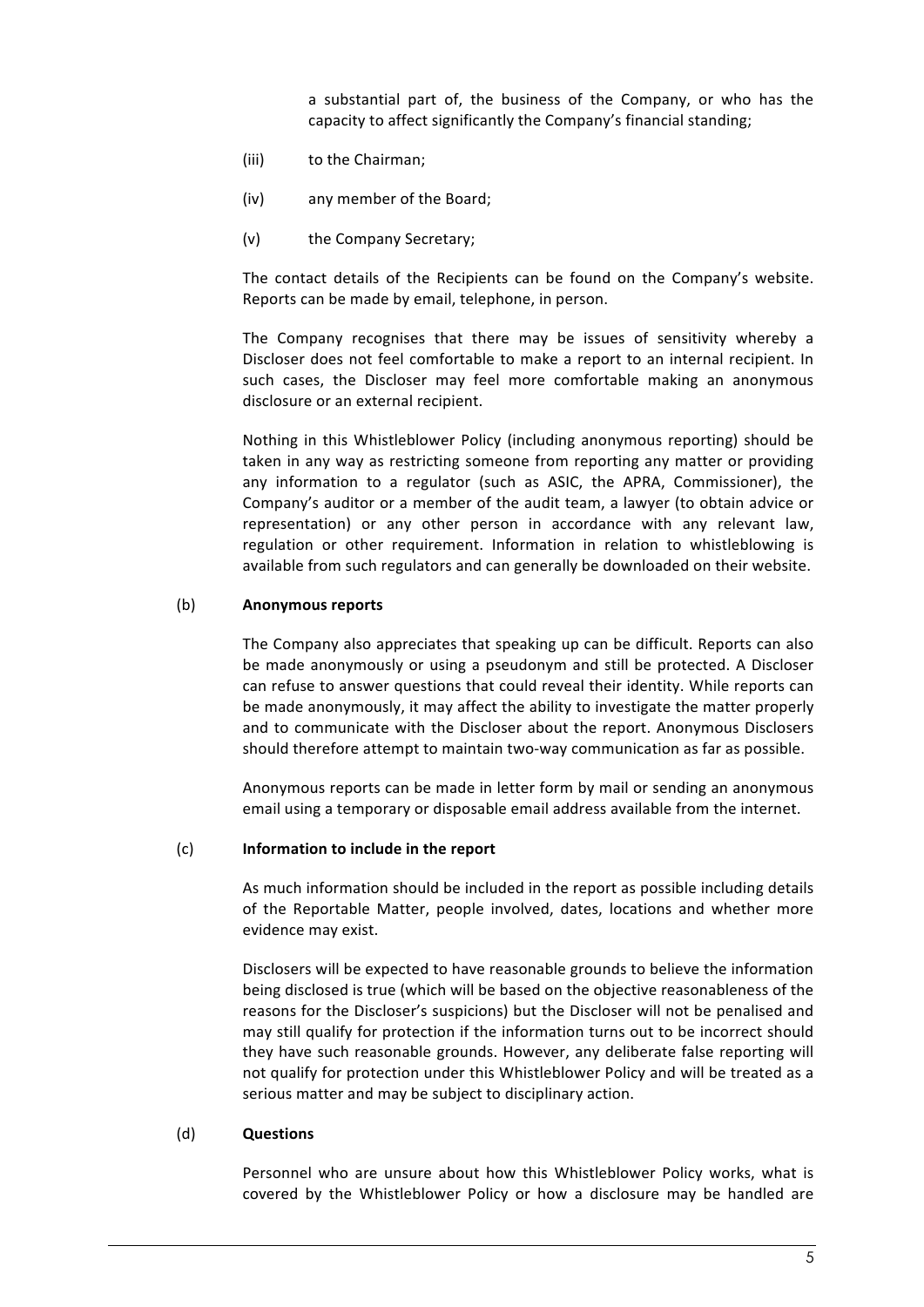encouraged to speak with the Whistleblower Protection Officer in the first instance.

### **6.3 Investigating a Report**

### (a) **Who will investigate?**

An appropriate investigator (or investigators) may be appointed to investigate any reports made under this Whistleblower Policy. An investigator will be independent of the Discloser and individuals who are the subject of the disclosure and the department or business unit involved. Possible investigators include:

- (i) the Whistleblower Investigating Officer;
- (ii) the Whistleblower Protection Officer;
- (iii) a relevant supervisor, senior manager or officer in the Company who makes, or participates in making, decisions that affect the whole, or a substantial part of, the business of the Company, or who has the capacity to affect significantly the Company's financial standing;
- (iv) the Chairman;
- (v) any member of the Board;
- (vi) the Company Secretary; or
- (vii) an independent adviser.

Where a Reportable Matter relates to the managing director, Chief Executive Officer, Whistleblower Protection Officer, Whistleblower Investigating Officer or a director of the Company, the matter will be referred directly to the Chair, or other appropriate person.

### (b) **How** will the investigation be conducted?

Any matters reported under this Whistleblower Policy will be considered and a determination will be made as to whether the disclosure falls within the scope of this Whistleblower Policy. If so, the matter will be investigated as soon as practicable after the matter has been reported. The investigation process will be conducted in a thorough, fair, objective and independent manner (while preserving confidentiality) and will depend on the precise nature of the conduct being investigated. Due care and appropriate speed will be taken and reported information will be verified and relevant personnel interviewed as part of the investigative process. The Company may seek independent advice as necessary.

The Discloser may be asked for further information, will be given regular and appropriate updates in the circumstances and will be advised of any outcomes from the investigation (subject to considerations of privacy and confidentiality). Any updates or outcomes will be advised by reasonable means.

Anonymous reports will be investigated based on the information provided and may be limited if the Discloser has refused or omitted to provide contact details.

At the end of the investigation, the relevant investigating officer will report their findings to the Company's the Chairman or the appropriate person who will determine the appropriate response. This may include rectifying any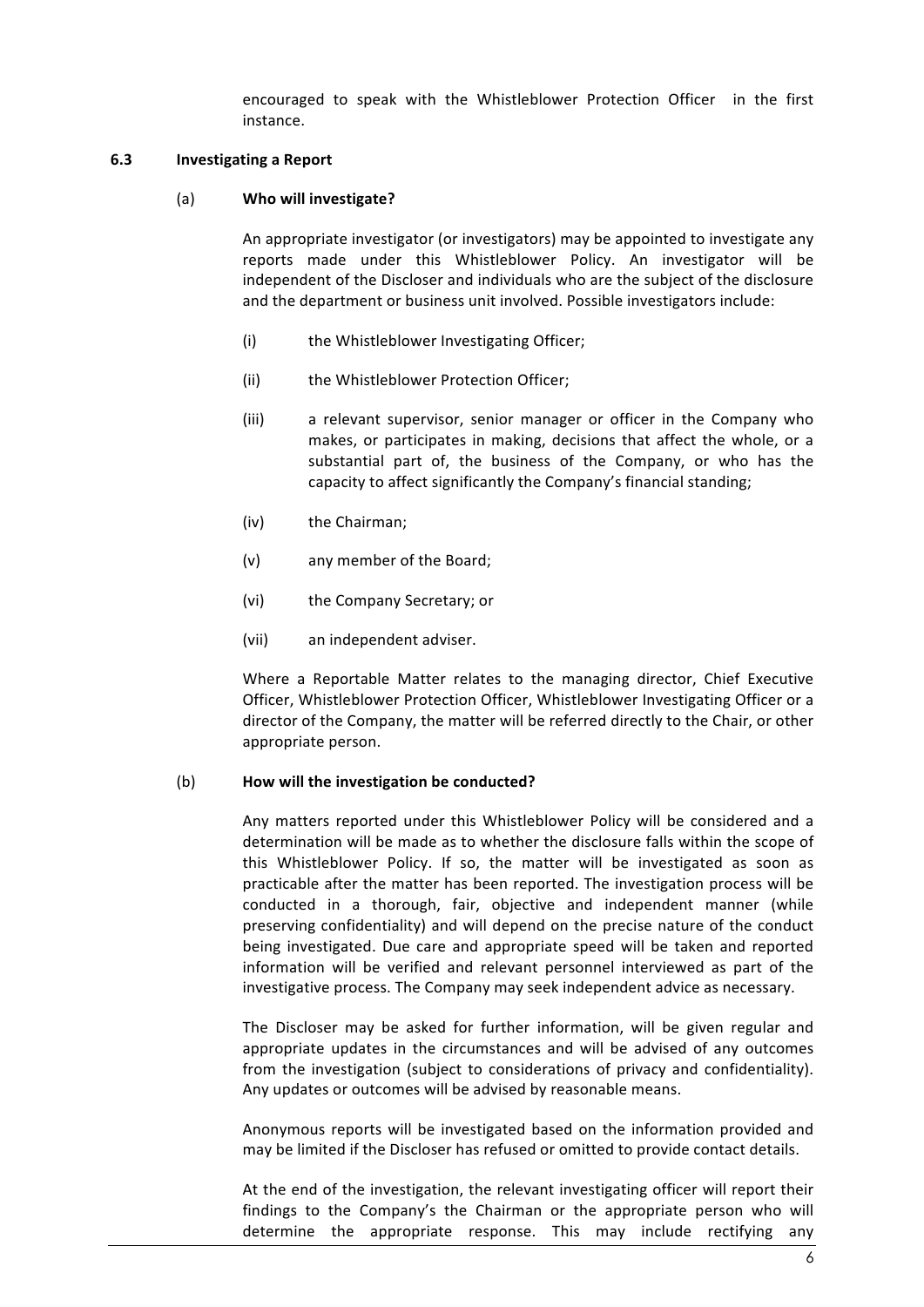unacceptable conduct and taking any action required to prevent future occurrences of the same or similar conduct as well as disciplinary action if necessary. The identity of the Discloser will be redacted from any written investigation reports unless they have consented to disclosure of their identity.

The Discloser may lodge a complaint with a regulator if they are not happy with an outcome of the investigation or if they consider that this Whistleblower Policy has not been adhered to adequately.

### **6.4 Support and Protections**

### (a) **Identity Protection (Confidentiality) for Disclosers**

The identity of and information likely to lead to the identification of a Discloser will be kept confidential, however a disclosure can be made:

- (i) if the Discloser consents;
- (ii) to ASIC, APRA, the Commissioner or a member of the AFP;
- (iii) to a lawyer for the purpose of obtaining legal advice or representation; or
- $(iv)$  if the disclosure is allowed or required by law.

During the course of an investigation, the Company will take reasonable steps to reduce the risk of disclosing information that could identify the Discloser (including redacting all personal information or references to the Discloser, restricting the number of people involved in handling and investigating the disclosure and ensuring secure and confidential email communication in relation to the investigation). Note however, that in practice, people may be able to guess the Discloser's identity if the Discloser has mentioned their intention to make a disclosure; the Discloser is one of a very small number of people with access to the information; or the disclosure relates to information that a Discloser has previously been told privately and in confidence.

Unauthorised disclosure of:

- (i) the identity of a Discloser who has made a report of a Reportable Matter; or
- (ii) information from which the identity of the Discloser could be inferred,

may be an offence under Australian law, will be regarded as a disciplinary matter and will be dealt with in accordance with the Company's disciplinary procedures.

A Discloser may lodge a complaint about a breach of confidentiality with the Company or a regulator.

### (b) **Protection from detriment for Disclosers**

A Discloser who makes a report under this Whistleblower Policy shall not suffer detriment (either actual or threatened). Examples of actual or threatened detriment include:

(i) harassment, intimidation, victimisation, bias or discrimination;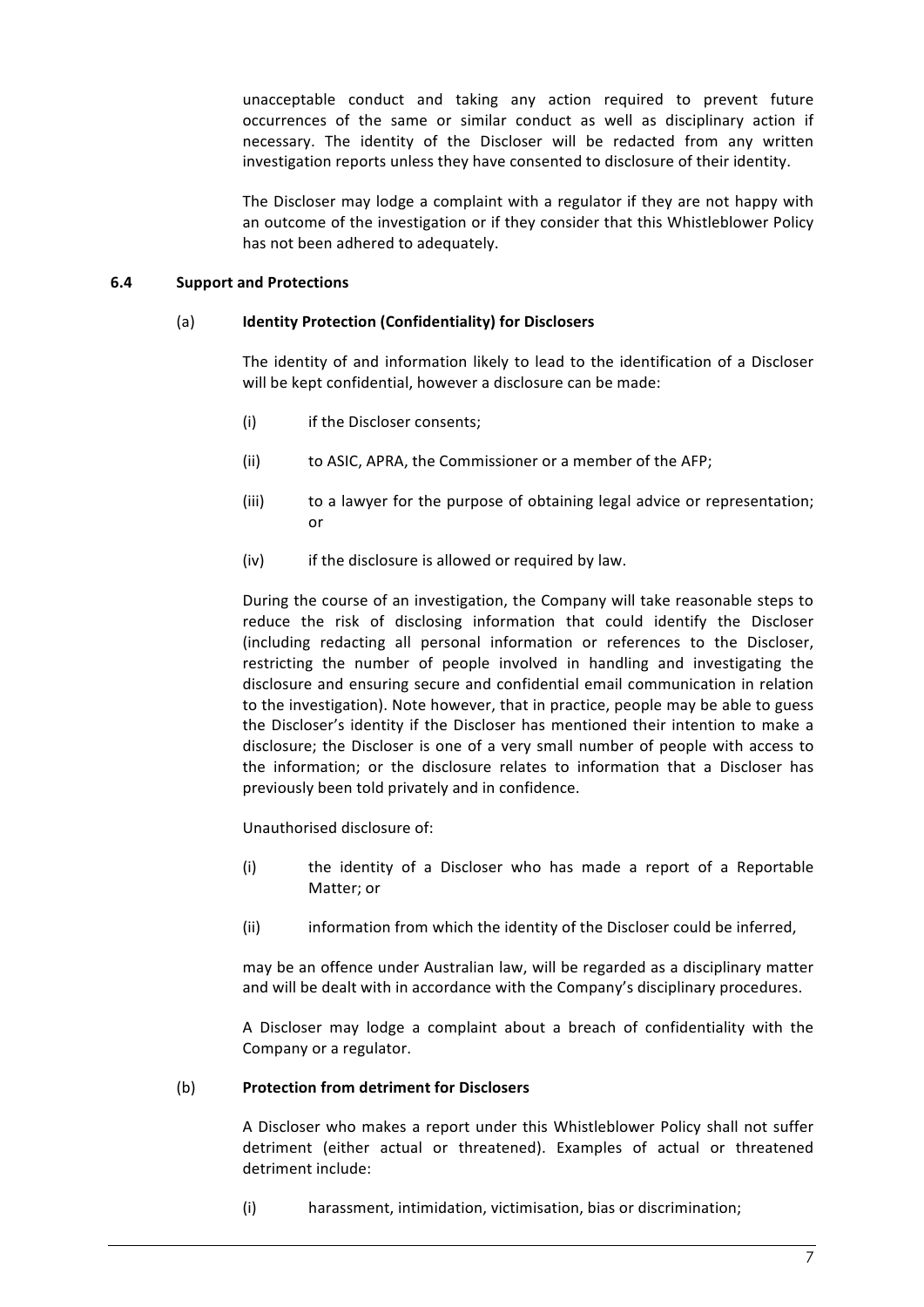- (ii) dismissal of an employee or varying an employee's position or duties;
- (iii) causing physical or psychological harm or injury; or
- (iv) damage to a person's property, reputation, business or financial position or any other damage.

Certain actions will not constitute detrimental conduct such as:

- (i) administrative action that is reasonable for the purpose of protecting a Discloser from detriment (eg moving a Discloser who has made a disclosure about their immediate work area to another area to prevent them from detriment); and
- (ii) managing a Discloser's unsatisfactory work performance, if the action is in line with the Company's performance management framework.

The Company will take all steps to protect Disclosers from any form of detrimental treatment and may ensure that a risk assessment is carried out to determine the risk of detriment.

Anyone who retaliates against someone who has reported a possible violation may be subject to discipline by the Company or penalties under the Corporations Act, Taxation Act or other Australian law.

Anyone who is subjected to detriment as a result of making a report under this Whistleblower Policy should report it in accordance with clause 6.2 of this Whistleblower Policy.

A Discloser (or any other employee or person) can seek compensation or other remedies through the courts if:

- (i) they suffer loss, damage or injury because of a disclosure; and
- (ii) the Company failed to prevent a person from causing the detriment.

A Discloser may seek independent legal advice or contact a regulatory body if they believe they have suffered detriment.

### (c) **Other protections available to Disclosers**

Additional protections will be offered by the Company depending on the Reportable Matter and the people involved. Protections may include but are not limited to:

- (i) monitoring and managing behaviour of other employees;
- (ii) offering support services (including counselling or other professional or legal services):
- (iii) implementing strategies to help minimise and manage stress; time or performance impacts; or other challenges resulting from the disclosure or the investigation;
- (iv) relocating employees to a different group or office or to another role or making modifications to the employee's workplace or the way they perform their duties;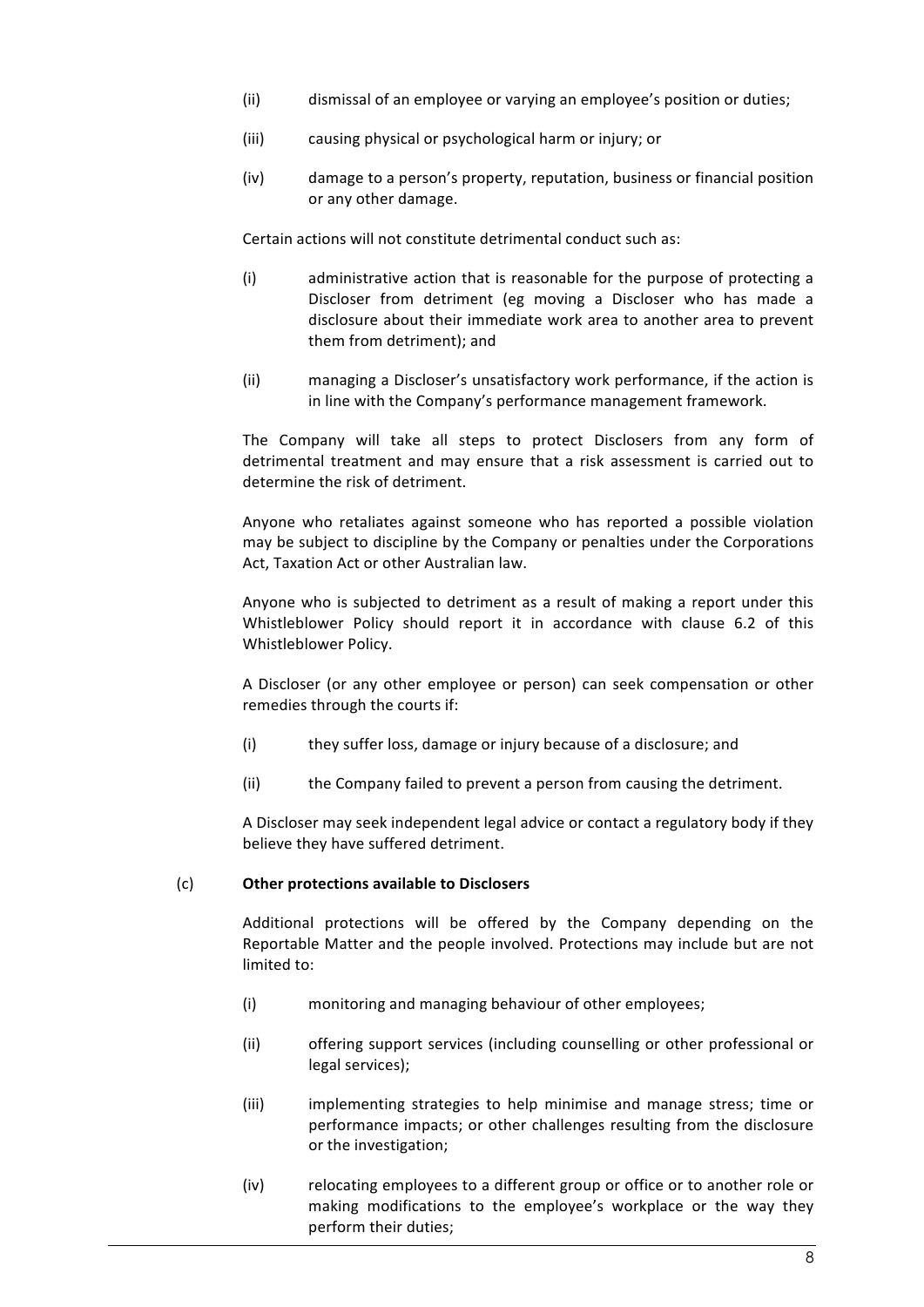- $(v)$  offering a leave of absence or flexible workplace arrangements during the course of an investigation; or
- (vi) rectifying any detriment suffered.

In addition, current and former employees may also request additional support from the Whistleblower Protection Officer if required.

Whilst the Company will endeavour to support all Disclosers, it will not be able to provide the same sort of practical support to each Discloser. Therefore, the processes in this Whistleblower Policy will be adapted and applied to the extent reasonably possible.

# (d) **Fair treatment of those mentioned in a disclosure**

The Company will ensure fair treatment of officers and employees of the Company who are mentioned in any disclosure, and to whom any disclosures relate. The disclosure will be handled confidentially and will be assessed and may be subject to investigation. If an investigation is required, it will be conducted in an objective, fair and independent manner. Such employees will be advised of the subject matter of the disclosure at the appropriate time and as required by law and will be advised of the outcome of the investigation. An employee who is the subject of a disclosure may contact the Company's support services.

# (e) **Files and Records**

The Company will ensure that any records relating to any reports made under this Whistleblower Policy are stored securely and only accessed by authorised personnel directly involved in managing and investigating the report. All those involved in handling and investigating reports will be reminded about confidentiality requirements including that an unauthorised disclosure of a Discloser's identity may be a criminal offence.

### (f) **Special legal protections under the Corporations Act and the Taxation Act**

Whilst this Whistleblower Policy deals with internal disclosures of information, additional legal protections are available for certain Disclosers under the Corporations Act and the Taxation Act provided the disclosure is about a "disclosable matter" or "tax affair" as defined under such legislation and certain conditions are met. These are summarised in Annexures 1 and 2 respectively. Disclosures that are not about "disclosable matters" or "tax affairs" will not qualify for protection under the Corporations Act or Taxation Act. For more information, see the information available on the ASIC website and the ATO website.

# **7. MONITORING AND REVIEW**

- (a) Material incidences reported under this Whistleblower Policy will be reported to the Board or a committee of the Board.
- (b) The Board, in conjunction with the Whistleblower Protection Officer, will monitor the content, effectiveness and implementation of this Whistleblower Policy on a regular basis. There may also be independent reviews taken from time to time. Any findings, updates or improvements identified will be addressed as soon as possible and circulated to all officers and employees.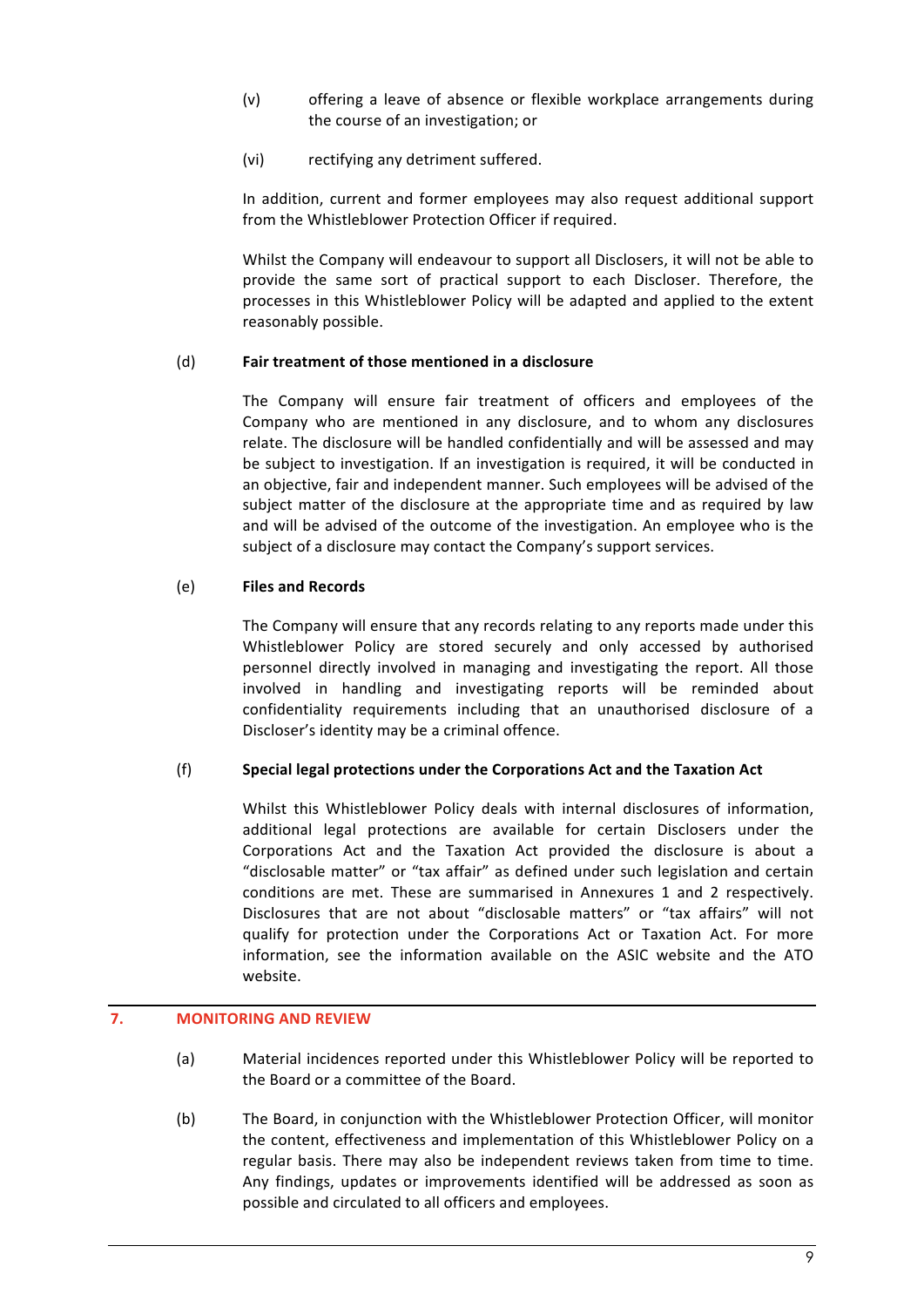(c) Officers and employees are invited to comment on this Whistleblower Policy and suggest ways in which it might be improved. Comments, suggestions and queries should be addressed to the Board.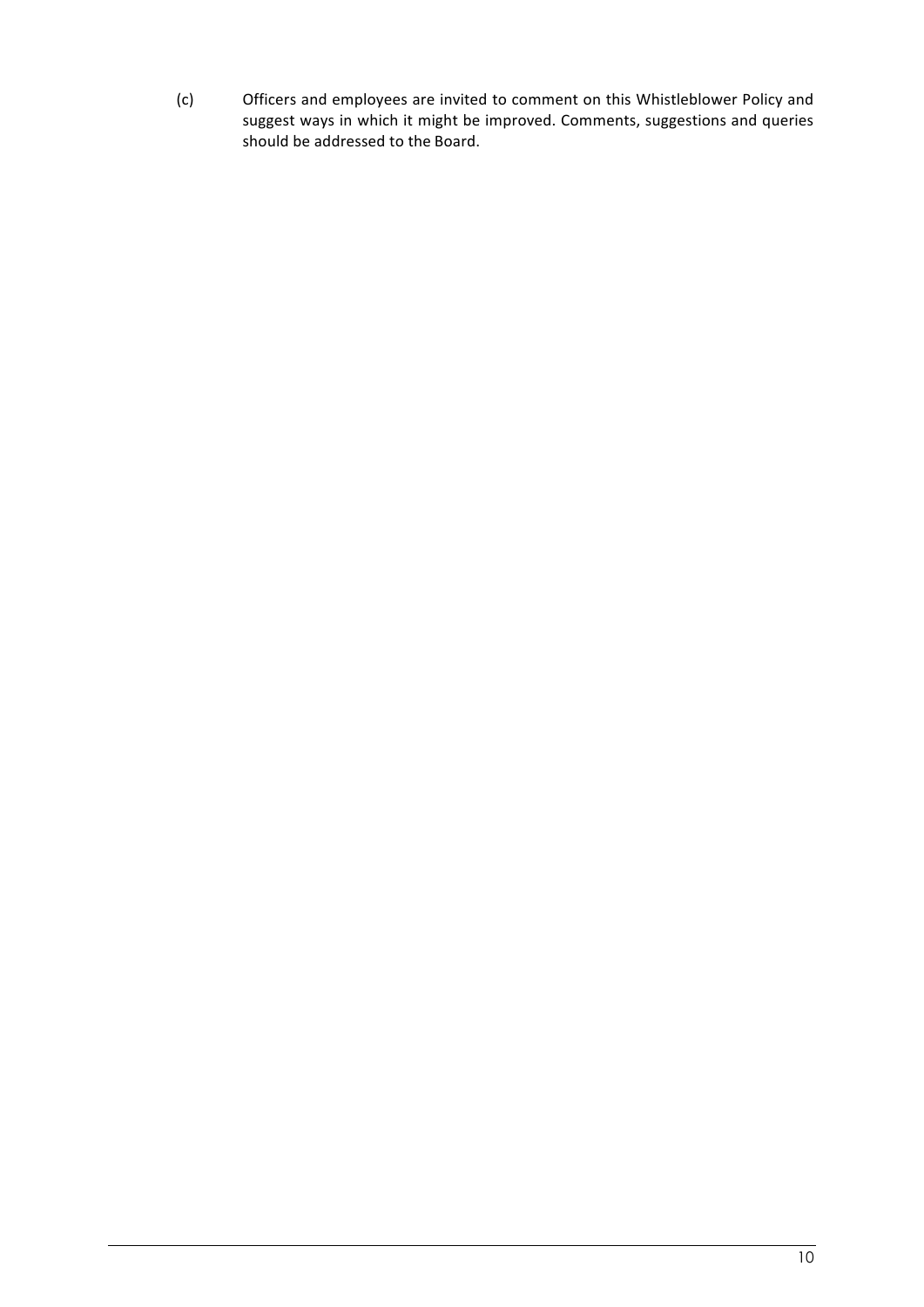### **ANNEXURE 1**

### **SUMMARY OF PROTECTIONS UNDER THE CORPORATIONS ACT**

The Corporations Act sets out disclosures that are protected under the Corporations Act if certain conditions are met as well as the protections available to protected disclosures. A summary of such *protections (as at the date of this policy) is set out below but you should refer to the Corporations* Act *itself for a full understanding of the conditions and protections available and the relevant* definitions. You can also visit the ASIC website for more information.

### 1. **PROTECTED DISCLOSURES**

Disclosures will be protected if:

- (a) the discloser is an **Eligible Whistleblower**, being an individual who is, or has been, any of the following:
	- (i) an officer or employee of the Company (eg current and former employees who are permanent, part-time, fixed-term or temporary, interns, secondees, managers and directors);
	- (ii) an individual who supplies services or goods to the Company (whether paid or unpaid) or an employee of a person that supplies goods or services to the Company (eg current and former contractors, consultants, service providers and business partners);
	- (iii) an associate of the Company;
	- (iv)  $\alpha$  relative, dependant or dependant of the spouse of any individual referred to at (i) to (iii) above; or
	- (v) any prescribed individual under the Corporations Act;
- (b) **and** the disclosure is made to:
	- (i) the ASIC, APRA or a prescribed Commonwealth authority; or
	- (ii) an **Eligible Recipient**, being:
		- (A) an officer or senior manager of the Company or a related body corporate of the Company;
			- (B) an auditor (or a member of the audit team) of the Company or a related body corporate of the Company;
			- (C) an actuary of the Company or a related body corporate of the Company;
			- (D) a person authorised by the Company to receive disclosures that qualify for protection under the Corporations Act;
			- (E) anyone prescribed under the regulations as being an eligible recipient; or
	- (iii) a legal practitioner for the purposes of obtaining legal advice or legal representation in relation to the whistleblower provisions in the Corporations Act (even in the event such legal practitioner concludes that a disclosure does not relate to a disclosable matter under the Corporations Act);
- (c) **and** the disclosure relates to a **Disclosable Matter** in that the discloser has reasonable grounds to suspect that the information concerns misconduct, or an improper state of affairs or circumstances in relation to the Company or a related body corporate of the Company. This includes any suspicion that the Company or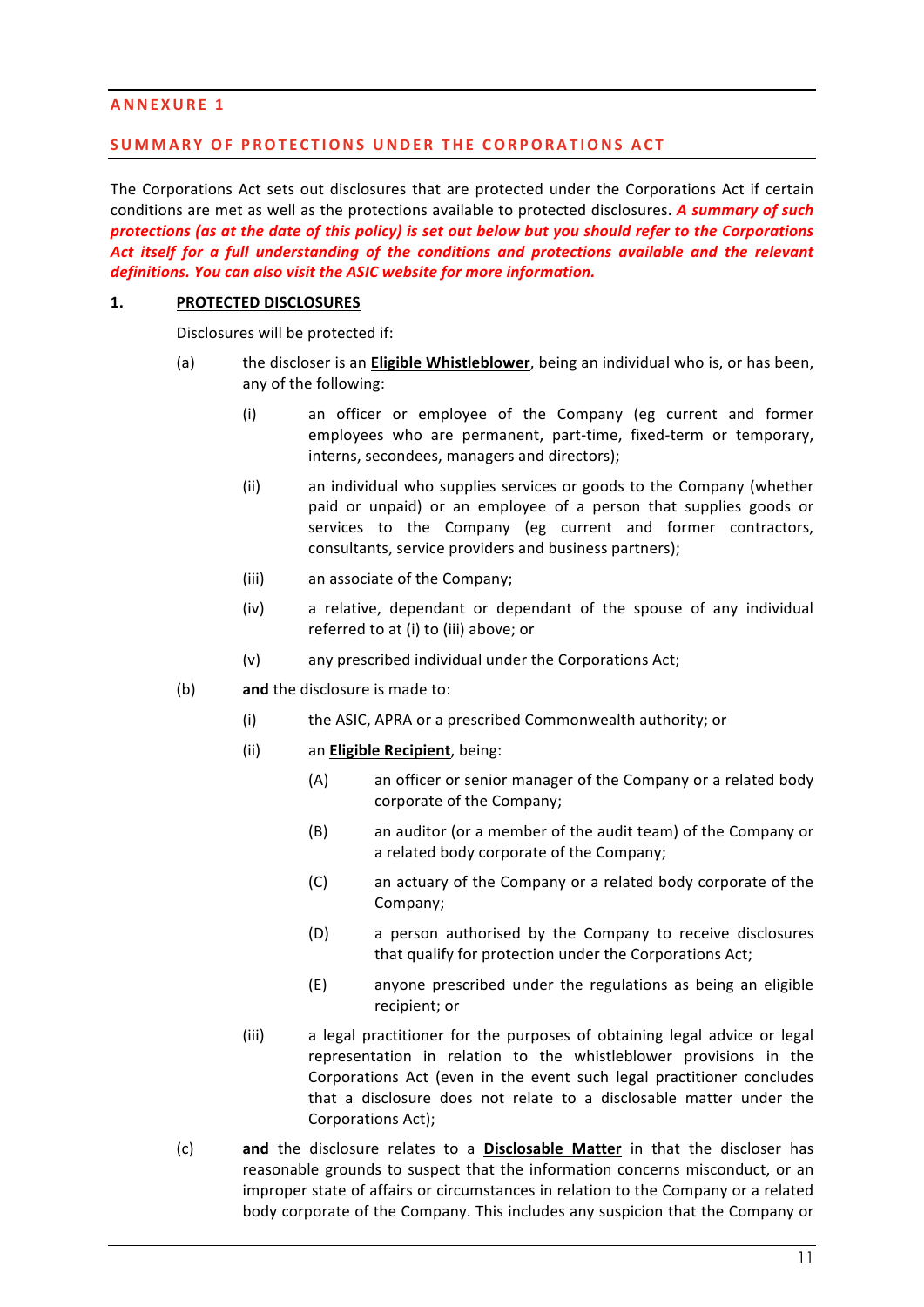its body corporate, or an officer or employee of the Company or its body corporate has engaged in conduct that:

- (i) constitutes an offence against, or a contravention of, a provision of the Corporations Act, the *Australian Securities Investments Commission Act* 2001, the Banking Act 1959, the Financial Sector (Collection of Data) Act 2001, the *Insurance Act 1973*, the Life Insurance Act 1995, the National *Consumer Credit Protection Act 2009*, the *Superannuation Industry (Supervision)* Act 1993, or an instrument made under any such Act; or
- (ii) constitutes an offence against any other law of the Commonwealth of Australia that is punishable by imprisonment for a period of 12 months or more; or
- (iii) represents a danger to the public of the financial system; or
- (iv) is prescribed by regulation.

(Note that the term "misconduct" is defined in the Corporations Act to include fraud, negligence, default, breach of trust and breach of duty.)

### (d) Public interest and Emergency Disclosures

Emergency or public interest disclosures (as defined under the Corporations Act) will also be protected if made to Journalists or Parliamentarians (each as defined in the Corporations Act) in extreme cases (excluding tax matters) in circumstances where at least 90 days have passed since an earlier protected disclosure has been made to ASIC, APRA or another Commonwealth body without reasonable steps having been taken to address the misconduct, or there will be substantial and imminent danger to someone's health or safety. Note that before such public interest disclosure is made, the discloser must have given written notice to the relevant regulatory body. Such notice must include sufficient information to identify the previous disclosure and must state that the discloser intends to make the public disclosure if appropriate steps are not taken.

Disclosers are advised to contact the Company's Whistleblower Protection Officer or an independent legal adviser to ensure they understand the criteria for making an emergency or public interest disclosure that qualifies for protection.

# (e) **Personal work-related grievances**

Personal work-related grievances (as defined in the Corporations Act) will not be protected to the extent that the information disclosed does not concern a contravention, or an alleged contravention, of the prohibition on victimisation under the Corporations Act that involves detriment caused to the discloser or a threat made to the discloser.

However, a personal work-related grievance will still qualify for protection if:

- (i) it includes information about misconduct, or information about misconduct includes or is accompanied by a personal work-related grievance (mixed report);
- (ii) the Company has breached employment or other laws punishable by imprisonment for a period of 12 months or more, engaged in conduct that represents a danger to the public, or the disclosure relates to information that suggests misconduct beyond the Discloser's personal circumstances;
- (iii) the Discloser suffers from or is threatened with detriment for making the disclosure; or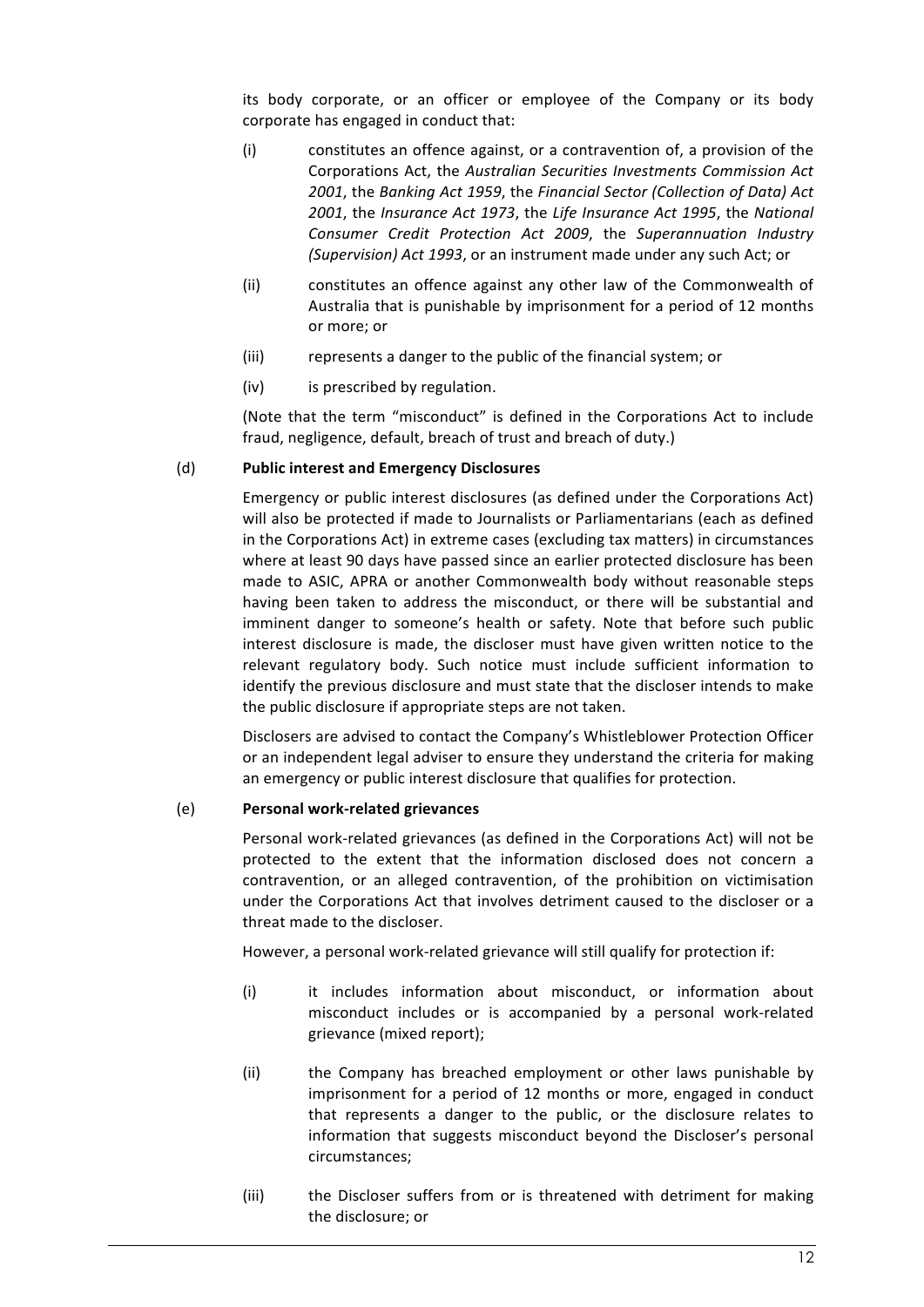(iv) the Discloser seeks legal advice or legal representation about the operation of the whistleblower protections under the Corporations Act.

### **2. PROTECTIONS AVAILABLE**

(a) **Protected disclosures will be given the following protections under the Corporations Act**

### **Protected disclosures not actionable**

- (i) the discloser will not be subject to any civil, criminal or administrative liability (including disciplinary action) for making the disclosure; and
- (ii) no contractual or other remedy may be enforced, and no contractual or other right may be exercised against the discloser on the basis of the disclosure; and
- (iii) if the disclosure qualified for protection under the Corporations Act (including public interest and emergency disclosure), the information is not admissible as evidence against the discloser in criminal proceedings for the imposition of a penalty, other than proceedings in respect of the falsity of the information;

### **Victimisation Prohibited**

Anyone who causes or threatens to cause detriment (as defined in the Corporations Act) to a discloser or another person in the belief or suspicion that a report has been made, or may have been made, proposes to or could be made. may be guilty of an offence and may be liable for damages or subject to a court order. Examples of possible court orders include, but are not limited to:

- (i) requiring compensation for loss or damage;
- (ii) an injunction to prevent, stop or remedy the effects of detrimental conduct;
- (iii) an order requiring an apology for engaging in detrimental conduct;
- (iv) if the detrimental conduct wholly or partly resulted in the termination of an employee's employment, reinstatement of their position; and
- (v) any other order the court thinks appropriate.

### **Identifying information not to be disclosed**

Subject to applicable laws:

- (i) a discloser's identity cannot be disclosed to a Court or tribunal except where considered necessary; and
- (ii) the person receiving the report commits an offence if they disclose the substance of the report or the discloser's identity, without the discloser's consent, to anyone except an authorised disclosure to ASIC, APRA, the AFP or a lawyer for the purposes of obtaining legal advice or representation in relation to the report.

#### **Costs of proceedings**

A discloser may not need to pay costs of legal proceedings unless they have acted vexatiously or without reasonable cause and the unreasonable act caused the other party to incur the costs.

(b) **Confidentiality**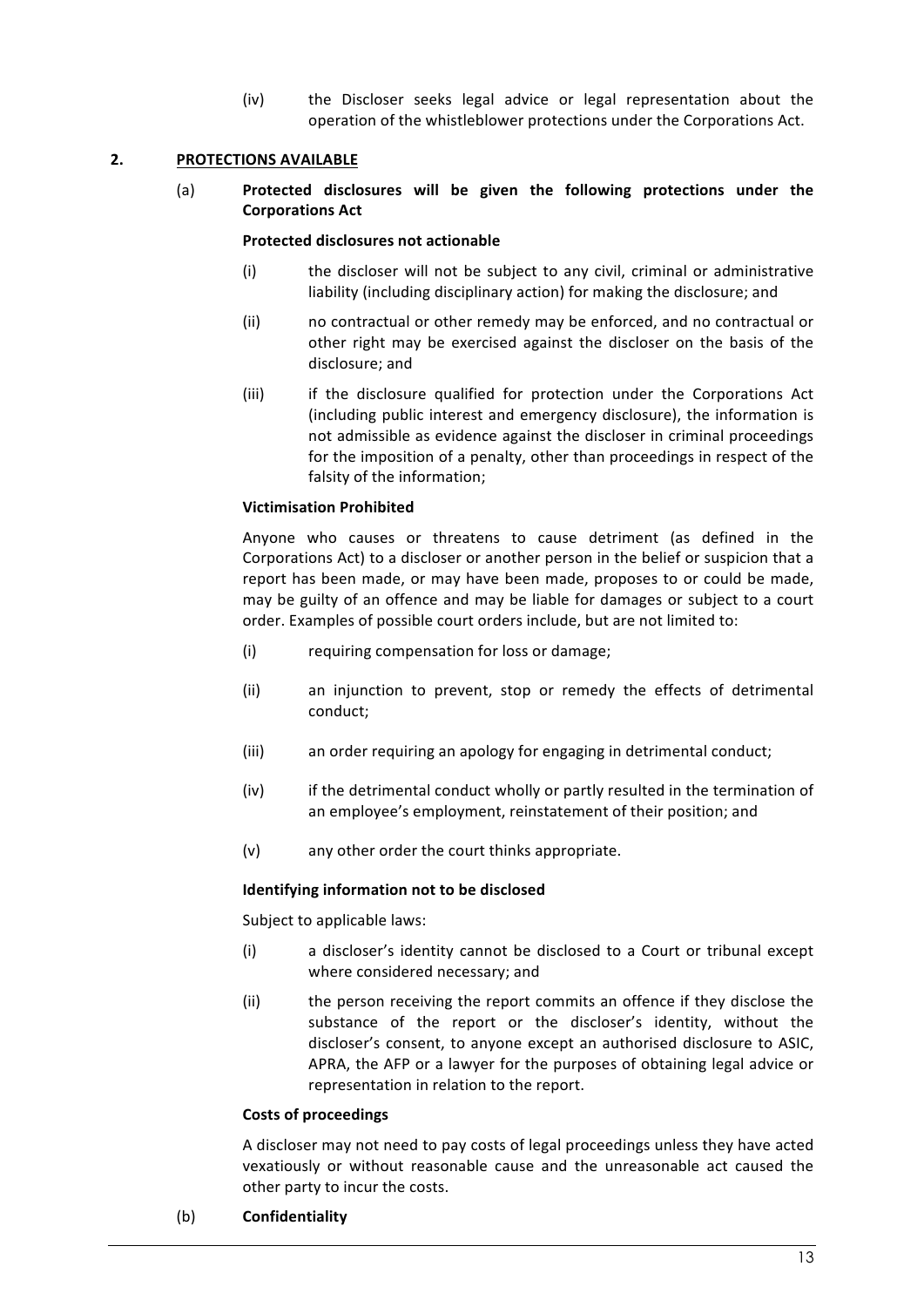In relation to a protected disclosure, the identity of a discloser (and any information likely to lead to the identification of a discloser) must be kept confidential unless expressly authorised in writing.

A disclosure of the discloser's identity will be authorised if made:

- (i) to ASIC, APRA or a member of the AFP;
- (ii) to a legal practitioner for the purposes of obtaining legal advice or legal representation in relation to the whistleblower provisions in the Corporations Act;
- (iii) to a person prescribed by the regulations of the Corporations Act for this purpose;
- (iv) with the express written consent of the discloser; or
- (v) by ASIC, APRA or a member of the AFP to a Commonwealth or State or Territory authority for the purpose of assisting the authority in the performance of its functions or duties.

However, such confidentiality does not apply where the disclosure is not of the identity of the discloser and is reasonably necessary for the purposes of investigating a matter and all reasonable steps have been taken to reduce the risk that the discloser will be identified.

# (c) **Timing**

A discloser will qualify for protection from the time they make their disclosure. regardless of whether, at this time, the discloser or recipient recognises that the disclosure qualifies for protection.

# (d) **No immunity from misconduct**

Note that the protections do not grant immunity for any misconduct a discloser has engaged in that is revealed in their disclosure.

### **ANNEXURE 2**

# **SUMMARY OF PROTECTIONS UNDER THE TAXATION ADMINISTRATION ACT**

The Taxation Act sets out disclosures that are protected under the Taxation Administration Act if certain conditions are met as well as protections available to protected disclosures. A summary of such protections (as at the date of this policy) is set out below but you should refer to the Taxation Administration Act itself for a full understanding of the conditions and protections available and *the relevant definitions. You can also visit the ATO website for more information.* 

### 1. **PROTECTED DISCLOSURES**

Disclosures will be protected if:

- (a) the discloser is an **Eligible Whistleblower**, being an individual who is, or has been, any of the following:
	- (i) an officer (within the meaning of the Corporations Act) or employee of the Company:
	- (ii) an individual who supplies services or goods to the Company (whether paid or unpaid) or an employee of a person that supplies goods or services to the Company;
	- (iii) an associate (within the meaning of the *Income Tax Assessment Act* 1936) of the Company;
	- (iv) a spouse, child or dependant of any individual referred to in (i) to (iii) above or of such an individual's spouse; or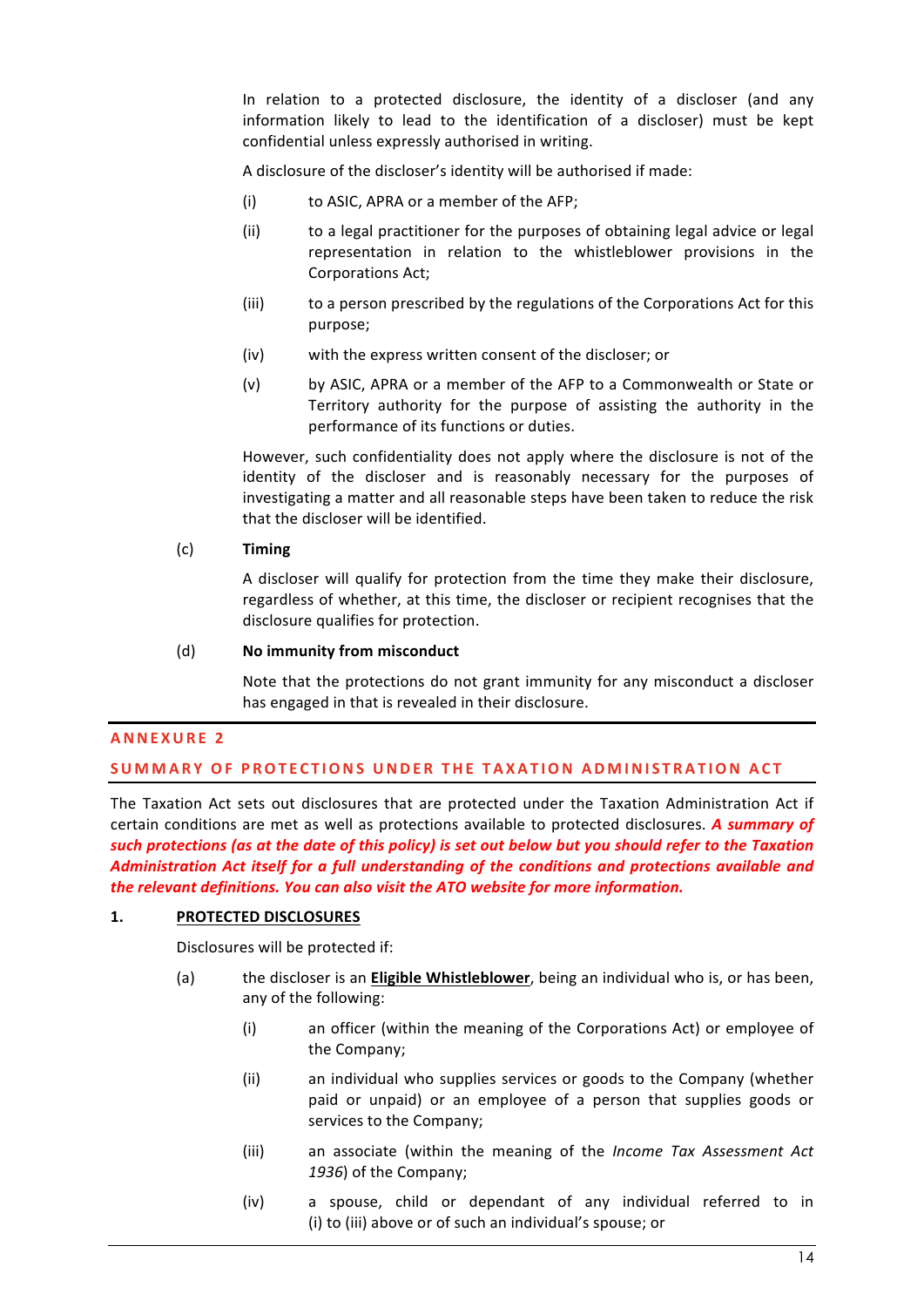- (v) any prescribed individual under the regulations under the Taxation Act;
- (b) **and** the disclosure is made to:
	- (i) the Commissioner and the discloser consider that the information may assist the Commissioner to perform his or her functions or duties under a taxation law in relation to the Company or an associate of the Company; or
	- (ii) an **Eligible Recipient**, being:
		- (A) a director, secretary or senior manager of the Company:
		- (B) an employee or officer of the Company who has functions or duties that relate to the tax affairs (within the meaning of the Taxation Act) of the Company;
		- (C) the Company's auditor (or a member of that audit team);
		- (D) a registered tax agent or BAS agent (within the meaning of the *Tax Agent Services Act 2009*) who provides tax agent services or BAS services to the Company;
		- (E) a person authorised by the Company to receive disclosures that qualify for protection under the Taxation Act; or
		- (F) anyone prescribed under the Taxation Act regulations as being an Eligible Recipient:
- (c) **and** the discloser has reasonable grounds to suspect that the information indicates misconduct, or an improper state of affairs or circumstances, in relation to the tax affairs of the Company or an associate of the Company ("tax affairs" means affairs relating to any tax imposed by or under, or assessed or collected under, a law administered by the Commissioner);
- (d) and the discloser considers that the information may assist the Eligible Recipient to perform functions or duties in relation to the tax affairs of the Company or an associate of the Company; or
	- $(i)$  a legal practitioner for the purposes of obtaining legal advice or legal representation in relation to the whistleblower provisions in the Taxation Act.

# **2. PROTECTIONS AVAILABLE**

(a) **Protected Disclosures will be given the following protections under the Taxation Act**

# **Protected disclosures not actionable**

- (i) the discloser will not be subject to any civil, criminal or administrative liability (including disciplinary action) for making the disclosure;
- (ii) no contractual or other remedy may be enforced, and no contractual or other right may be exercised against the discloser on the basis of the disclosure: and
- (iii) if the disclosure was a disclosure of information to the Commissioner, the information is not admissible as evidence against the discloser in criminal proceedings for the imposition of a penalty, other than proceedings in respect of the falsity of the information;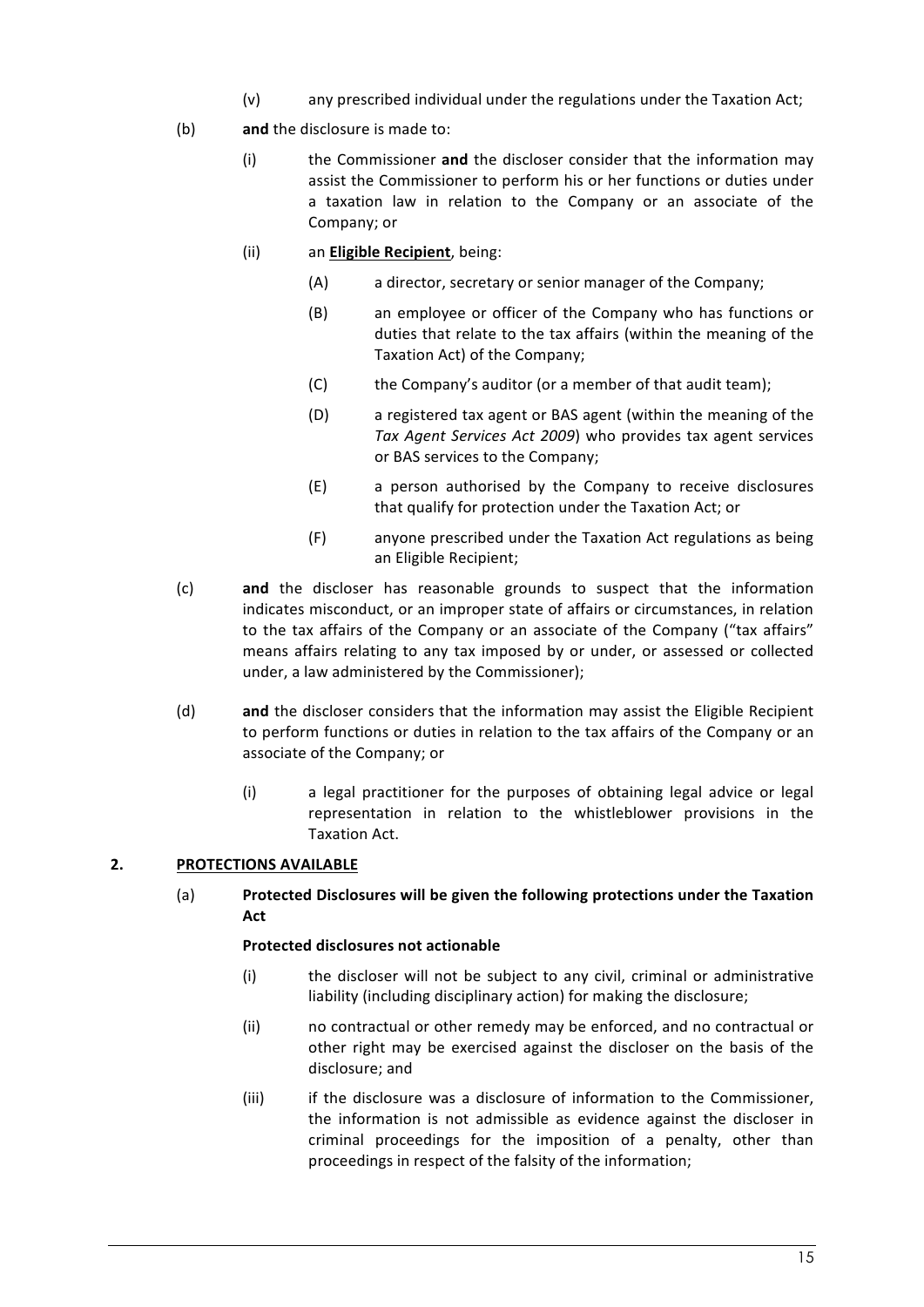(Note that in relation to (i) to (iii) above, the discloser has qualified privilege in respect of the disclosure and a contract to which the person is a party may not be terminated on the basis that the disclosure constitutes a breach of the contract.)

### **Victimisation prohibited**

Anyone who causes or threatens to cause detriment (as defined in the Taxation Act) to a discloser or another person in the belief or suspicion that a report has been made, or may have been made, proposes to or could be made, may be guilty of an offence and may be liable for damages or subject to a court order. Examples of possible court orders include, but are not limited to:

- (i) requiring compensation for loss or damage;
- (ii) an injunction to prevent, stop or remedy the effects of detrimental conduct;
- (iii) an order requiring an apology for engaging in detrimental conduct;
- (iv) if the detrimental conduct wholly or partly resulted in the termination of an employee's employment, reinstatement of their position; and
- (v) any other order the court thinks appropriate

# **Identifying information not to be disclosed**

- (i) a discloser's identity (or information likely to lead to the identity of the discloser) cannot be disclosed to a Court or tribunal except where considered necessary; and
- (ii) the person receiving the report commits an offence if they disclose the substance of the report or the discloser's identity, without the discloser's consent, to anyone except the Commissioner, the AFP or a lawyer for the purposes of obtaining legal advice or representation in relation to the report.

### **Costs of proceedings**

A discloser may not need to pay the costs of legal proceedings unless they have acted vexatiously or without reasonable cause and the unreasonable act caused the other party to incur the costs.

### (b) **Confidentiality**

In relation to a protected disclosure, the identity of a discloser (and any information likely to lead to the identification of a discloser) must be kept confidential unless authorised.

A disclosure of the discloser's identity will be authorised if made:

- (i) to the Commissioner or a member of the AFP;
- (ii) to a legal practitioner for the purposes of obtaining legal advice or legal representation in relation to the whistleblower provisions in the Taxation Act;
- (iii) to a person prescribed by the regulations of the Taxation Act for this purpose; or
- (iv) with the express written consent of the discloser.

However, such confidentiality does not apply where the disclosure is not of the identity of the discloser and is reasonably necessary for the purposes of